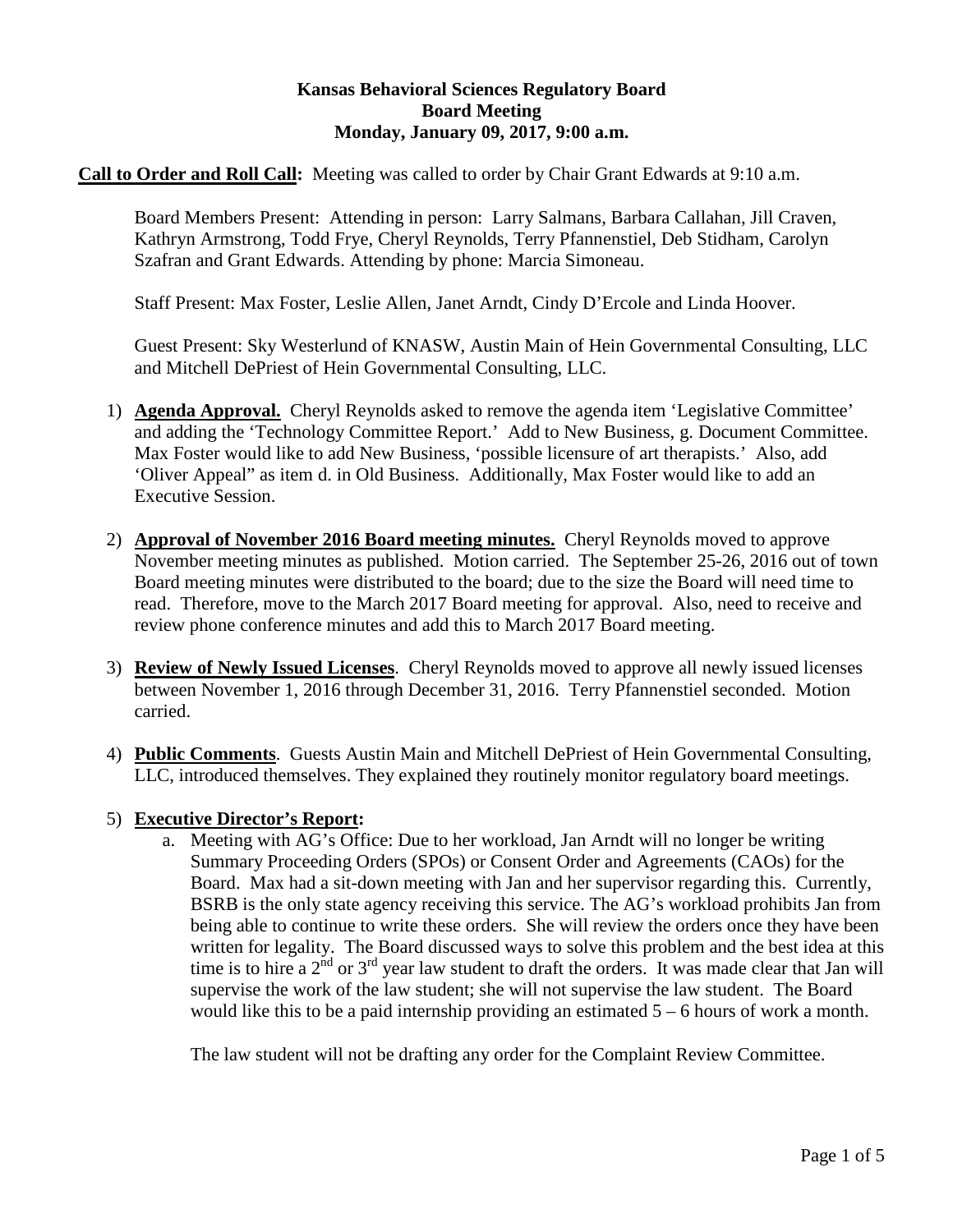Terry said a paid intern is fine, but as chairman of the CRC, he does not want a nonattorney, BSRB staff drafting these orders for the CRC. The Board agreed that they would leave the final decision up to Max.

- b. Max gave a short description of the Small Agency Executive Director meetings in which he participates. They meet and discuss items that affect their agencies, like upcoming policy changes, statute changes, etc. as well as exchange ideas.
- c. EEO Affirmative Action Plan. Max Foster revised the Plan which has been approved.
- d. Max gave an update on speaking activities:
	- i. On 12/07/2016 Leslie provided information on the requirements and general licensing process by phone for LMLP/LPC students of Avila University, General Licensing Process with Leslie
	- ii. On 02/10/2017 Leslie and Joan will visit Washburn University to present the requirements and general licensing process to Social Work students.
	- iii. On 3/30/2017 Max, Leslie, and Joan will travel to Newman University where they will present the requirements and general licensing process to LBSW, LPC, LMFT and LAC students.
	- iv. Sometime in March or April of this year, staff will be presenting the requirements and general licensing process for Social Work and Bachelor's or Master's Psychology students (LAC if it is Bachelor's level) Max is not sure who will be providing the presentation at this time, as he may be unavailable to attend due to the Legislature
	- v. Terry Pfannenstiel will check with Kansas State University about their interest in the BSRB presenting to their students.
- e. 2017 Legislative Session begins January 9, 2017.
	- i. Senator Vicki Schmidt has been appointed to Chair the Senate Public Health and Welfare Committee; she will also serve on the Senate Ways and Means Committee. Representative Daniel Hawkins has been re-appointed as Chair of the House Health and Human Services Committee. Max Foster will be meeting with committee members to introduce himself and provide information on the BSRB.
	- ii. Legislative Committee meeting scheduled a conference call meeting for Thursday, February  $9<sup>th</sup>$  at noon. Cheryl said Max should schedule a meeting sooner if a bill was introduced which would affect the BSRB.
	- iii. Max attended the ASBW Annual Meeting in San Diego, CA. The day before the meeting the ASWB holds an Administrator's Forum, which he feels is very helpful. The Boards have similar things going on and they can share information regarding the issues.
	- iv. Budget for FY 2017, FY 2018, FY 2019 The Governor's Budget. Recommendations have been received. No major cuts have been proposed.
	- v. Max shared with the Board that he had completed a FY2017 Budget Analysis through 11/30/16. The Board is right where it should be with 62% of the allocated money remaining.

# 6) **Staff Reports**.

a. Leslie Allen reported that two people have requested hearings regarding denial of license. Cheryl Reynolds moved and Barb Callahan seconded that the Board appoint a designated panel of three members of the CRC to attend the hearings right after the next CRC scheduled meeting. Plan to start the hearing at around noon. Motion carried.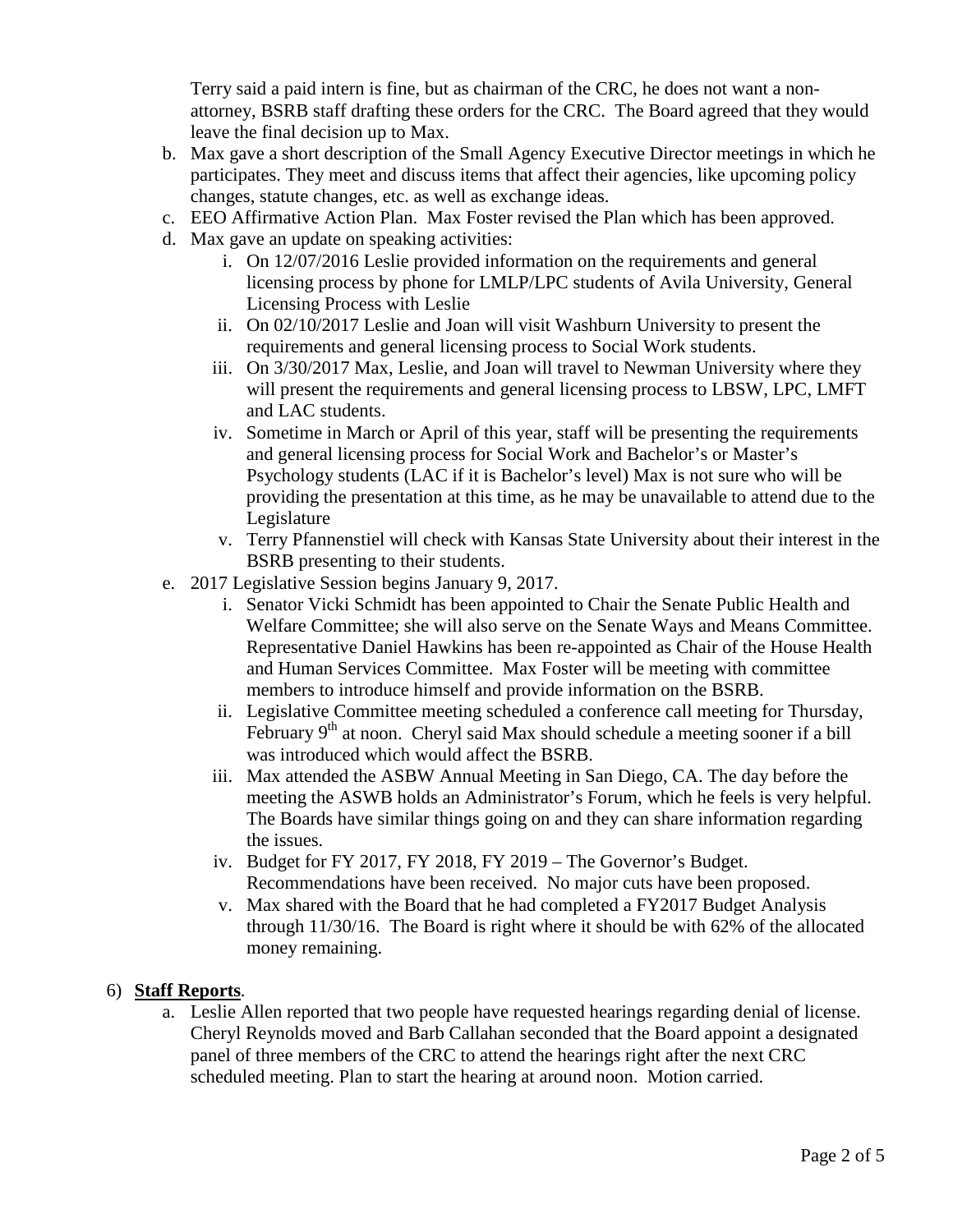b. Leslie Allen reported that State Historical Society has offered to provide a four-hour training for the entire staff regarding document retention. They train all staff because they feel that employees will perform better in this area if they understand why this is being done.

# 7) **Complaint Review Committee Report**.

- a. Terry Pfannenstiel reported that the committee met in December. They reviewed 25 cases which included three CAOs or SPOs, two for revocation and one for suspension. Also, had one formal censure. We had 15 cases where the facts did not support a violation; sent two cautionary letters and we referred one case to the District Attorney to review because the person had no license at all and was practicing. Terry thanked Cindy D'Ercole for her work.
- b. Max Foster remarked that the CRC held a special meeting by phone regarding a response letter that was sent to a complainant who submitted a letter of complaint to the Board on how his case was handled. There has been no contact from that individual.

### 8) **Professions Reports**.

- a. **Psychology**. Barbara Callahan said that the committee has not met, but are scheduled to meet on January 17, 2017.
- b. **Social Work LSCSW Supervisory Training Manual Sub-Committee.** Carolyn Szafran said that this is an ongoing process and the group continues to meet every other week. The next meeting of the sub-committee is scheduled for January 11, 2017.
- c. **Social Work Committee.** Carolyn Szafran reported that this committee did not meet in December due to illnesses. They are scheduled to meet again on January 18, 2017.
- d. **Professional Counseling**. Todd Frye reported that this committee has not met since the last Board meeting. They are scheduled to meet on February 6, 2017.
- e. **Master's Level Psychology**. Larry Salmans reported that this committee has not met since the last Board meeting. He does plan to schedule a committee meeting sometime in early February.
- f. **Marriage and Family Therapy**. Terry Pfannenstiel reported that the Committee met. Max Foster reviewed legislative matters with the committee. They also discussed MFT supervision rules and regulations being approved through the State. The committee discussed the possible upcoming change to the structure of state associations. If this change does take place KAMFT will not be able to develop and offer a clinical supervisor training. The committee also discussed the AMFT tele mental health guidelines. They are scheduled to meet again next month.
- g. **Addiction Counseling**. Deb Stidham reported that the Committee did not meet since the last Board meeting. They are scheduled to meet again on February 17, 2017.
- h. **Behavioral Analysis**. This committee has not met.

# 9) **Sub-Committee Reports**.

- a. **Document and Policy Review Committee**. Cheryl Reynolds provided a copy of the Board Governance Policy with the committee's recommended changes. They would like to have the Board adopt their changes as they move along rather than waiting until the entire document has been completed. Due to the length of the document the Board will vote on the changes at the March Board meeting.
- b. **Technology Committee**. Cheryl Reynolds reported that Apple IDs have been a challenge. At this point, no one should be logging on to their iPads using the BSRB ID. Max Foster was asked to provide Cheryl with the State's IT policy and the Board's iPad policy. They are researching best practices for email and devices.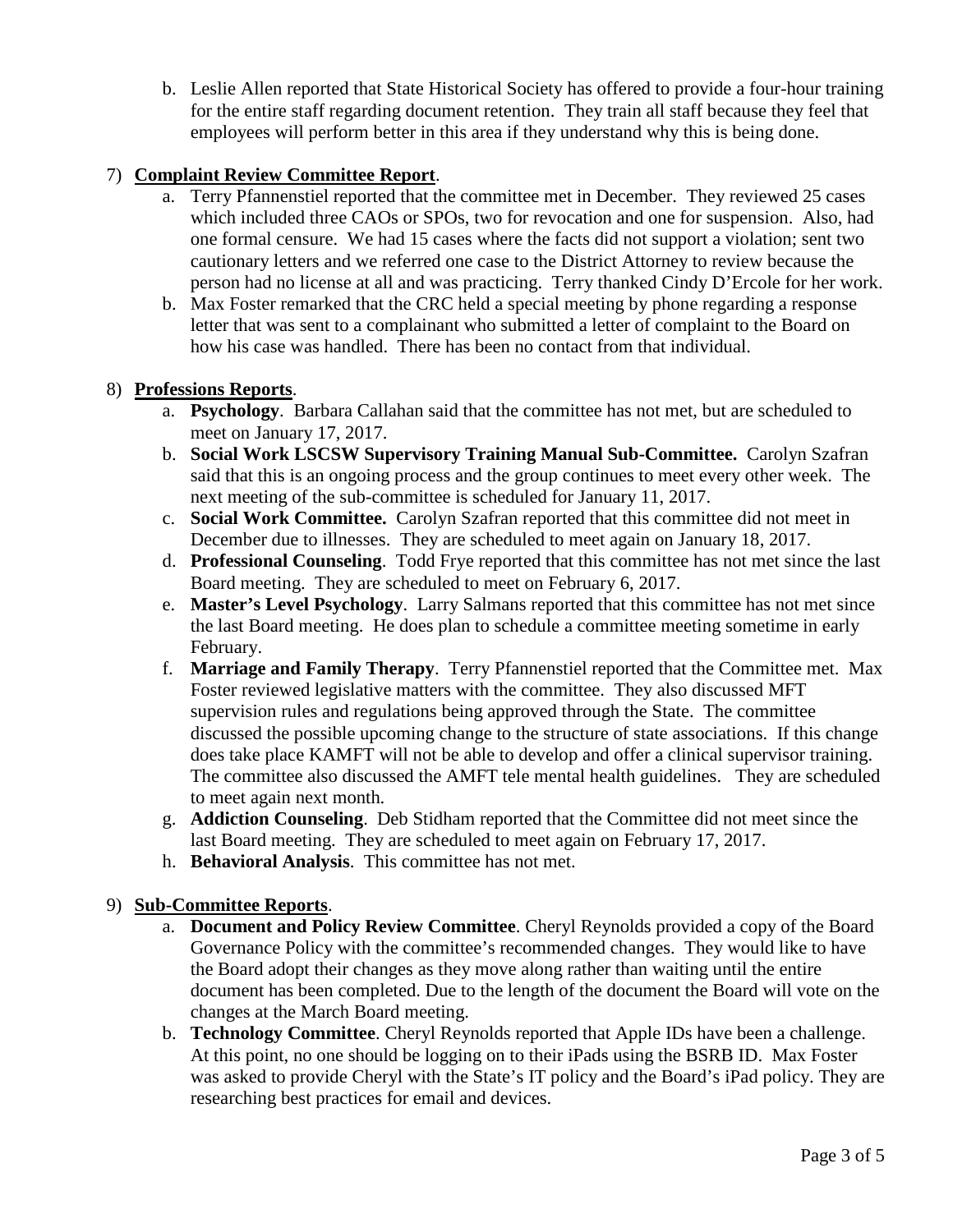They have researched using state email for all board members, however, that would be cost prohibitive. Therefore, they are looking at options such as gmail.com to separate email regarding Board business from their personal information at a low cost. This is being done to eliminate the risk of a Board member's entire personal email account becoming part of an open record if they use their personal email account to conduct Board business, if there is an open records request or if the information is subpoenaed. Cheryl asked that those who have not done so yet, to please bring old I-Pads to March meeting. The committee is researching what options are available when disposing of the old iPad. The next meeting is scheduled for February  $21<sup>st</sup>$  at Noon by phone.

#### 10) **New Business**.

- a. **After Hours Care – Inquiry from High Plains Mental Health Center.** High Plains Mental Health Center (HPMHC) submitted a letter regarding concerns about after hour care and how that should be handled. They have been receiving after hours calls where the clients have been instructed by their mental health provider to contact HPMHC for crisis situations or services when their provider is unavailable. HPMHC felt there should be an agreement in place for this type of situation to take place and there was not. The Board agreed that an agreement needs to be in place. Terry stated, while HPMCH is not responsible to do so, it would be helpful if they could seek out an agreement with these providers. However, if this situation is not fixed HPMHC may have to file an RAV.
- b. **Military and Family Life Counselors.** Max received information that the requirements Military and Family Life Counselor would be changing. In the future, the military is planning to require each of these military counselors to be licensed in the state where they are practicing. In the past the counselors were required to be licensed, however, not necessarily the state where the base was located. The Board suggested obtaining additional information. They suggested Max reach out to the person who had contacted him and extend an invitation requesting he come to the next board meeting and provide information to the Board on what these changes entail.
- c. **Regulatory Board Consolidation Hearings.** Max Foster provided a copy of the testimony he gave at the regulatory board consolidation hearing, along with testimony from other participants, The Board reviewed testimony presented by KNASW, which included several serious concerns. The Board discussed whether they should request a meeting with KNASW's Board or send a response to address the issues found in the testimony. The Board consensus was to not take any actions. While it is important to keep communication open, these concerns were part of testimony given in a special legislative hearing, they were not concerns submitted to the board. Therefore, a response was not required and not appropriate in this type of situation. The Board would, however, be open to a discussion with KNASW if the concerns were brought directly to the Board. Carolyn Szafran expressed concern about a situation where factually incorrect information was provided by KNASW which shed a negative light on the BSRB and how this directly effects the ability to have open communication.
- d. **Changes in Composition of Advisory Committees.** Max Foster received a request to expand the number of members on the addiction counselor advisory committee. Currently the Board Governance Policy only establishes the minimum number of committee members. Discussion followed.

**Action:** Cheryl Reynolds moved that the parameter be set of not less than three and to not more than 10 members on advisory committees. As not all committees have the same number of members the number of members would be at the discretion of